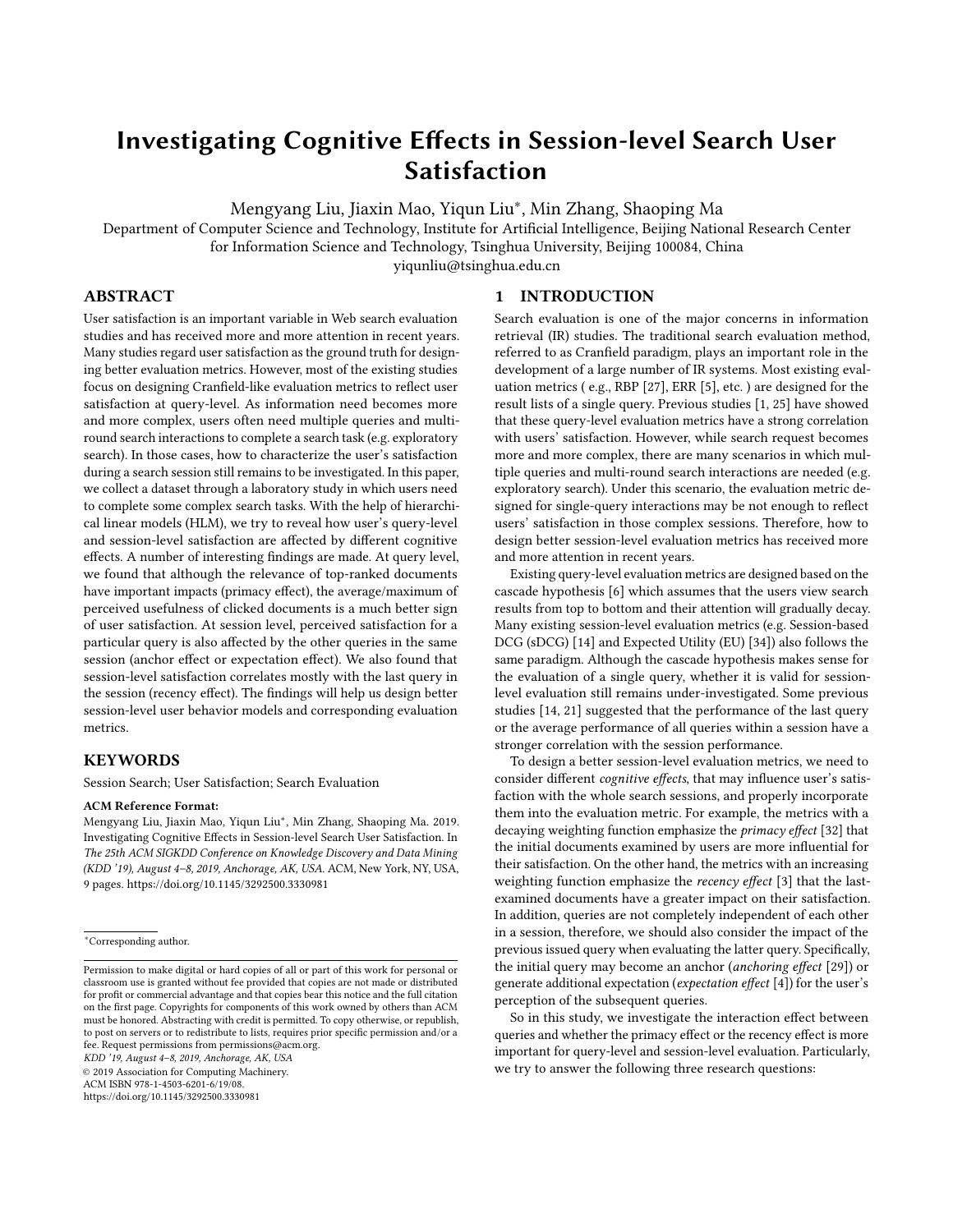- RQ1 How does the cascade assumption perform in characterizing query-level and session-level satisfaction?
- RQ2 How query-level satisfaction is affected by other queries in the same session?
- RQ3 How to design better session-level evaluation metrics with the findings in RQ1 and RQ2.

To answer these research questions, we conducted a laboratory user study to construct a dataset containing 675 search sessions of complex search tasks. In these tasks, we collected interaction logs and explicit satisfaction feedback from users. We also collected the relevance annotations of documents from a third-party crowd-sourcing platform. With this constructed dataset<sup>[1](#page-1-0)</sup>, we investigated the cognitive effects that may determines user's session-level satisfaction and how to design better session-level evaluation metrics.

The remainder of this paper is organized as follows. Section 2 reviews some related work. Section 3 describes the experimental settings of user study and data annotation method. In Section 4 and Section 5, we present data analysis to address RQ1 and RQ2. Regarding RQ3, in Section6 we propose a framework in which new session-level evaluation metrics can be defined. Finally, we give our discussions and conclusions in Section 7.

# 2 RELATED WORK

# 2.1 Search evaluation

Evaluation is one of the most important research problems in the field of information retrieval (IR) related studies. The traditional search evaluation method, referred to as Cranfield paradigm, is mainly based on corpus, fixed queryset, relevance judgment of "query-document" pairs, and evaluation metrics.

2.1.1 Query-level evaluation. A lot of query-level evaluation metrics have been proposed based on different insights about users' search behavior, such as Normalized Discounted Cumulative Gain (NDCG) [\[13\]](#page-8-13), Expected Reciprocal Rank (ERR) [\[5\]](#page-8-2), Rank-biased Precision (RBP) [\[27\]](#page-8-1), Time-biased Gain (TBG) [\[28\]](#page-8-14) and etc.

Moffat et al. [\[26\]](#page-8-15) concluded that there are user behavior models behind different evaluation metrics. For example, RBP [\[27\]](#page-8-1) is a query-level metric which assumes that the users will browse from top to bottom and end the current browsing with a certain probability. Maskari et al. [\[1\]](#page-8-3) showed that the evaluation metrics have a strong correlation with users' satisfaction, and a combination of measures can better evaluate the effectiveness of IR systems.

There are also some researchers arguing that the relevance annotation does not take into account the interaction between the results, which may lead to certain differences between the evaluation of the results and actual users' feelings. For example, Mao et al. [\[25\]](#page-8-4) find that the measures based on usefulness rather than relevance annotation has a better correlation with user satisfaction. So that we would like to further investigate how to design new evaluation metrics based on these different measures ( e.g., relevance, usefulness, etc. ) to better characterize user satisfaction.

2.1.2 Session-level evaluation. As search tasks become more complex, users often submit multiple queries in one session. In this condition, query-level evaluation metrics will not be suitable for

session-level evaluation. Some recent studies have focused on sessionlevel evaluation methods and proposed some session-level evaluation metrics, such as Session-based DCG (sDCG) [\[14\]](#page-8-6), Expected Utility (EU) [\[34\]](#page-8-7), and Cube Test (CT) [\[24\]](#page-8-16).

sDCG [\[14\]](#page-8-6) is a extended version of the Discounted Cumulative Gain (DCG) [\[13\]](#page-8-13), it assumes that the documents at lower position and retrieved by later query are less likely to be read by users, and therefore, have a weaker influence on session-level satisfaction. EU [\[34\]](#page-8-7) takes into account the contribution of fine-grained information nuggets and the corresponding importance of each nugget. It also considers the novelty and efforts of the results. The gain of a result will be discounted if the same nugget has been encountered in previous results. Similar to the EU, CT [\[24\]](#page-8-16) also takes into account the information nuggets and its importance. The gain of a point will get more discount if this point has appeared for multiple times.

However, these three metrics are built on the cascade hypothesis [\[6\]](#page-8-5) which assumes that the user browses search results from top to bottom and the user's attention will gradually decay during the browsing process. Although this assumption holds for a single query, whether it is suitable for session-level evaluation has not been verified. The metrics that have a decaying weighting function imply that the initial documents and queries are more influential for the overall session-level satisfaction. However, whether this assumption is consistent with the real user's perception has not been verified by empirical studies. Therefore, we would like to investigate whether the cascade hypothesis still holds at session level and which kind of evaluation metric is more consistent with the behavior and satisfaction judgment of real users.

#### 2.2 User satisfaction

Besides the traditional system-oriented evaluation methods, i.e. Cranfield paradigm, more and more studies begin to pay attention to user-oriented evaluation methods. Many studies [\[9,](#page-8-17) [12,](#page-8-18) [22\]](#page-8-19) proposed methods to evaluate search engines from the perspective of real users. Researchers have focused on modeling users' subjective feelings with various document features (relevance, usefulness, etc.) [\[11,](#page-8-20) [21,](#page-8-8) [25\]](#page-8-4) and users' implicit feedback signals (click, hover, scroll, etc.) [\[7,](#page-8-21) [8,](#page-8-22) [10\]](#page-8-23).

User satisfaction is an important concept in this line of research, it measures users' subjective feelings about their interactions with the system and can be understood as the fulfillment of a specified information requirement [\[18\]](#page-8-24). Ali et al. [\[2\]](#page-8-25) has mentioned that a more realistic evaluation of system performance can be made, if actual users can provide the explicit judgments.

The relationship between user satisfaction and user's behavior has been widely investigated. Kim et al. [\[19\]](#page-8-26) found that the clicklevel satisfaction can be predicted with click dwell-time. Wang et al. [\[31\]](#page-8-27) proposed a model in which user's action-level satisfaction was considered as a latent factor that affects the session-level satisfaction. Xu et al. [\[33\]](#page-8-28) found that user's duration of completing a search task is negatively correlated with satisfaction. Liu et al. [\[23\]](#page-8-29) extracted users' mouse movement information on search result pages and proposed an effective method to predict user satisfaction.

There are also many studies focusing on investigating the relationship between user satisfaction and search system's outcomes. Maskari et al. [\[1\]](#page-8-3) found that user satisfaction is strongly correlated

<span id="page-1-0"></span><sup>1</sup><http://www.thuir.cn/KDD19-UserStudyDataset/>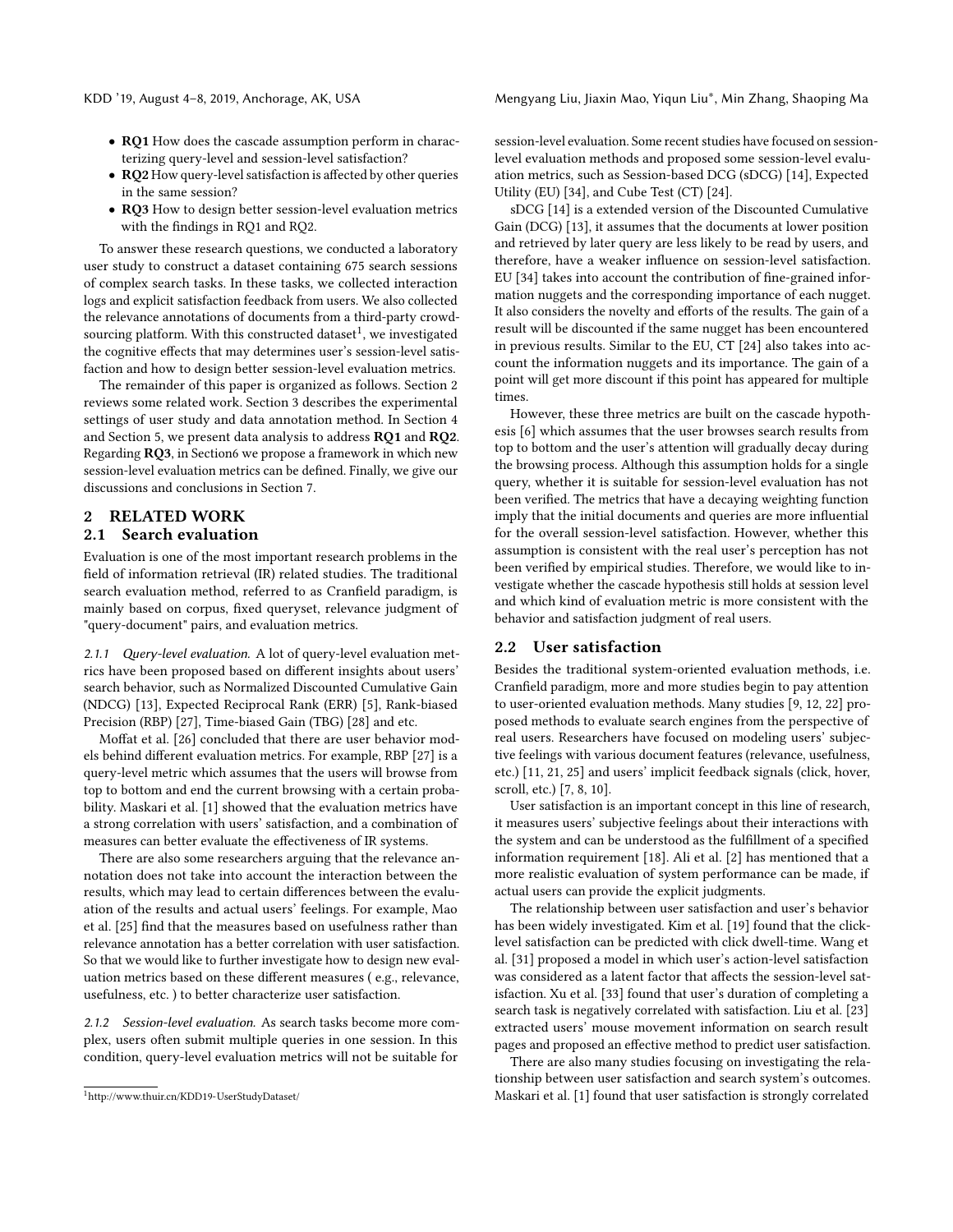<span id="page-2-0"></span>

Figure 1: User study procedure.

with some evaluation metrics such as CG and DCG. Huffman and Hochster [\[11\]](#page-8-20) found a strong correlation between session-level satisfaction and some simple relevance metrics. Jiang et al. [\[15\]](#page-8-30) proposed the concept of graded search satisfaction and observed a strong correlation between satisfaction and average search outcome per effort. Jiang et al. [\[16\]](#page-8-31) compared user's feedback in two experimental settings, an in situ one and a context-independent one. Mao et al. [\[25\]](#page-8-4) found that users' usefulness feedback reflects users' satisfaction better than relevance. They compared a series of evaluation metrics based on user's click sequence, but they did not investigate whether these metrics were suitable for session evaluation.

In this study, we mainly focus on investigating the cognitive effects that influence users satisfaction in complex search task environments. More specifically, we are interested in what factors will affect the user's experiences with a query or a document, and how these fine-grained experiences contribute to session-level satisfaction. We believe addressing these questions can support the design a session-level evaluation metric that can better characterize user satisfaction.

## 3 DATA COLLECTION

To investigate cognitive effects that influence users' query-level and session-level satisfaction, we conducted a laboratory user study (see Figure [1\)](#page-2-0). We collect the four kinds of measures in the user study: (1) User's click dwell time; (2) Document-level usefulness feedback; (3) Query-level satisfaction feedback; (4) Session-level satisfaction feedback. In addition, we conduct a crowdsourcing study to collected the query-document relevance of all documents.

#### 3.1 Main user study

In our main user study, we recruited 50 undergraduate students via email and poster on campus. 24 participants were female, and the other 26 participants were male. The ages of participants ranged from 18 to 27. All the participants were familiar with the basic usage of web search engines and most of them used search engines every day. Each participant needed to complete 9 tasks which were selected from the topics of TREC Session Track. We made some modifications to the original TREC task descriptions so that these search tasks could satisfy the following criteria. First, the task

should be easily interpreted by all participants so that they will have a clear search target. Second, the task should not be a trivial one, since we mainly focused on search sessions with multiple queries.

An experimental search engine system, which had a similar user interface as the commercial web search engine, was developed for the user study. The system had a common user interface and enabled the users to click multiple documents and reformulate the queries. There was no limit to the initial query so that the users could organize their query terms in the way they were used to. When users submited queries to this system, it would crawl corresponding results from a major Chinese commercial search engine. The organic results of each query would be stored in our system when the query was submitted for the first time so we could make sure that the participants submited the same query would see the same search engine results page (SERP). We injected a javascript plugin into the system to collect the users' search interactions including query reformulation, click, scrolling, tab switching, and mouse movement.

We made sure that each participant understood the experimental process through a pre-experiment training task. After the training stage, each participant was asked to perform 9 tasks in a random order. As shown in Figure [1,](#page-2-0) the main experiment consisted of four stages:

(I-1) In the first stage, the participant should read and memorize the task description on an initial page, and he/she was asked to repeat the task description without viewing it to ensure that he/she has remembered it.

(I-2) Next, the participant could submit a query and clicked on the results to collect information as they usually do with commercial search engines.

(I-3) After finishing the current query, she was asked to mark whether each document was useful for her at an evaluation page (0: not at all, 1: somewhat, 2: fairly, 3: very useful). He/she was also asked to give a 5-level graded satisfaction feedback on this query in this stage. If he/she wanted to find more information, he/she could go back to step (I-2) and submit a new query. He/she could end the search whenever he/she thought enough information had been found, or he/she could find no more useful information.

(I-4) Finally, the participant was required to give a search answer to a question related to the search task. Finally, the participant was further required to give an overall 5-level graded satisfaction feedback for the whole search session of the task.

#### 3.2 Crowdsourcing annotation

Relevance assessment is very important in the field of IR evaluation, it is usually provided by human judges or annotators [\[30\]](#page-8-32). Crowdsourcing has been widely used for obtaining annotations for IR system development and evaluation [\[20\]](#page-8-33). In this work, we collected the relevance assessment of all the documents in our user study with a popular Chinese crowdsourcing platform.

During our crowdsourcing tasks, every crowd worker was provided with a "query-document" pair each time. The crowd workers needed to read the issued query, and the content of clicked documents. Then they were required to give the corresponding relevance score according to the following rating criteria [\[17\]](#page-8-34):

- Rating 0: The page is not relevant or a spam page.
- Rating 1: The page only provides minimal information about the query.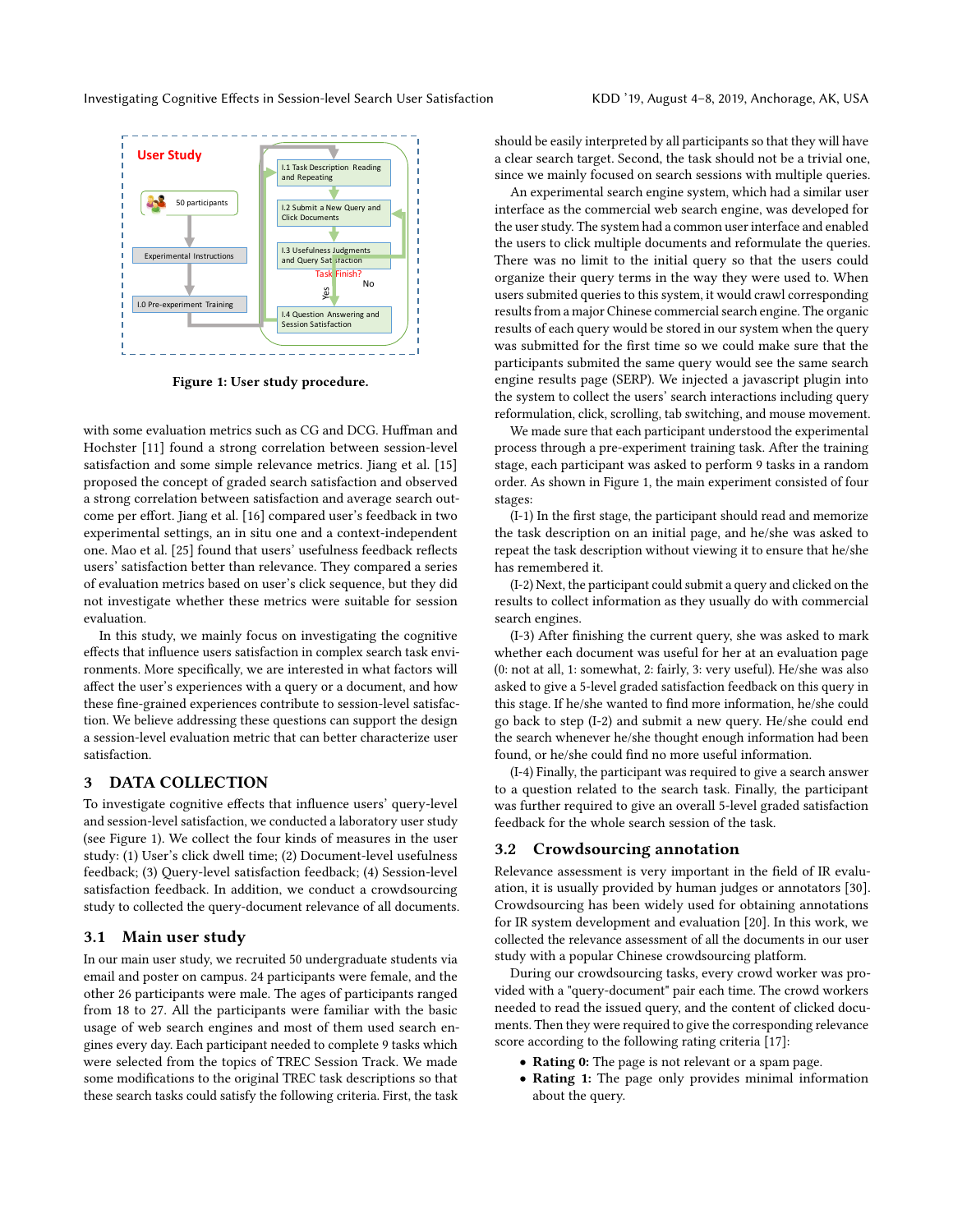- Rating 2: The page provides substantial information about the query.
- Rating 3: The page is dedicated to the query, it is worthy of being a top result in a web search engine.

Through the crowdsourcing platform, we collected the relevance labels for 10,246 pages.

#### 4 QUERY-LEVEL ANALYSIS

Since user satisfaction is users' subjective feelings about their interactions with the system, it may be influenced by a lot of factors. In this section, we first investigate how to characterize user's satisfaction at query-level. We use the hierarchical linear modeling (HLM) to fit user's query-level to investigate such effects. We also examine the relationship between users' satisfaction and a range of metrics at query-level. We find that the performance of these metrics will be different when they are computed based on different measures. In addition, we investigate the interaction effect of user satisfaction between adjacent queries in a session. Result shows that the users' perception of the initial query will have an impact on their satisfaction of subsequent query.

## 4.1 Modeling query-level satisfaction

In our user study, we collected users' query-level satisfaction after they finish each query. To investigate the impact of the sequential information of documents list on the user's query-level satisfaction, we use the hierarchical linear models (HLM) to fit the user's querylevel satisfaction because it allows us to analyze the impact of document order and list length.

Intuitively, documents at different rank in a list may have different contributions to user's satisfaction. So the regression model of user's query-level satisfaction can be expressed as Equation [1.](#page-3-0)

<span id="page-3-0"></span>
$$
SAT_{query} = \beta + \sum_{r=1}^{L} w_r \cdot rel_r \tag{1}
$$

The Equation [1](#page-3-0) is called the Level-1 model.  $SAT_{query}$  represents user's satisfaction with a query,  $rel<sub>r</sub>$  represents the relevance of the  $r^{th}$  document,  $\beta$  and  $w_r$  are regression coefficients where  $w_r$ <br>can be understood as the weight of the  $r^{th}$  document. Considering can be understood as the weight of the  $r^{th}$  document. Considering<br>the document list length is not uniform and the  $w$ , may be affected the document list length is not uniform and the  $w_r$  may be affected by the document position, we use two Level-2 regression models are constructed to represent the regression coefficients observed in Equation [1.](#page-3-0)

<span id="page-3-1"></span>
$$
\beta = a_0 + a_1 \cdot L \tag{2}
$$

<span id="page-3-2"></span>
$$
w_r = b_0 + b_1 \cdot r + b_2 \cdot r^2 \tag{3}
$$

Equation [2](#page-3-1) can be understood as the intercept in Equation [1](#page-3-0) and the intercept is a linear function of document list length  $(L)$ .  $a_0$  represents a general intercept and  $a_1$  represents whether the intercept will change according to the list length. Equation [3](#page-3-2) represents the regression coefficients of the documents, it is modeled as a function of document position  $(r)$ . Considering that most previous metrics suggest a curvilinear decaying weighting function, so we add a second-order quadratic term of document position to Equation [3.](#page-3-2) We can know if there is an order effect and what kind of order effect it is according to the significance and fitted value of  $b_1$  and  $b_2$ .

<span id="page-3-4"></span>

Figure 2: Comparison of document weight between our fitted model and RBP (p=0.8).

4.1.1 Based on ranking list. To examine whether the SERP has an order effect on user's query-level satisfaction. We first fit the hierarchical linear model by using the relevance scores and the ranking list on the SERP. The coefficients of the model are shown in the Table [1.](#page-3-3)

<span id="page-3-3"></span>Table 1: Model fitting for query-level satisfaction based on the SERP. (\*p<0.05. \*\*p<0.01. \*\*\*p<0.001)

|             | a <sub>0</sub> | a <sub>1</sub> | b <sub>0</sub> | $\mathcal{D}^{\mathcal{A}}$ | bэ         |
|-------------|----------------|----------------|----------------|-----------------------------|------------|
| Coefficient | $2.102***$     | $-0.063*$      | $0.233***$     | $-0.035***$                 | $0.002***$ |
| <b>SE</b>   | 0.248          | 0.027          | 0.030          | 0.009                       | 0.001      |

We can see that both the  $b_1$  and  $b_2$  are significant at p<0.001, which implies that there exists an order effect on user satisfaction. To visualize order effect, we plot the trend of  $w_r$  of our fitted model in Figure [2.](#page-3-4) For comparison, we also plot the weights of a traditional metric  $RBP_{0.8}$  in the same figure. We can see that the two curves are very close. The result also implies that there is a primacy effect on user's query-level satisfaction because the top-ranked documents have a larger influence on the  $SAT<sub>query</sub>$ .

4.1.2 Based on Click Sequence. Similarly, to examine whether the users' click sequence has an order effect on their satisfaction. We fit the same hierarchical linear model based on the relevance scores and the click sequence. The coefficients of this model are shown in the Table [2.](#page-3-5)

<span id="page-3-5"></span>Table 2: Model fitting for query-level satisfaction based on the click sequence. (\*p<0.05. \*\*p<0.01. \*\*\*p<0.001)

|             | a <sub>0</sub> | a1          | $b_0$      | b1       | b2    |
|-------------|----------------|-------------|------------|----------|-------|
| Coefficient | $3.504***$     | $-0.451***$ | $0.235***$ | $-0.009$ | 0.001 |
| SЕ          | 0.107          | 0.057       | 0.035      | 0.016    | 0.001 |

We can see that both the  $b_1$  and  $b_2$  are not significant, this implies the order effect does not exist when the calculation is based on the click sequence. The results illustrate that there is no need to consider the primacy effect when a metric is calculated based on the click sequence. So that primacy effect which has been captured in the ranking list may only be due to that the document position has a effect on the user's click.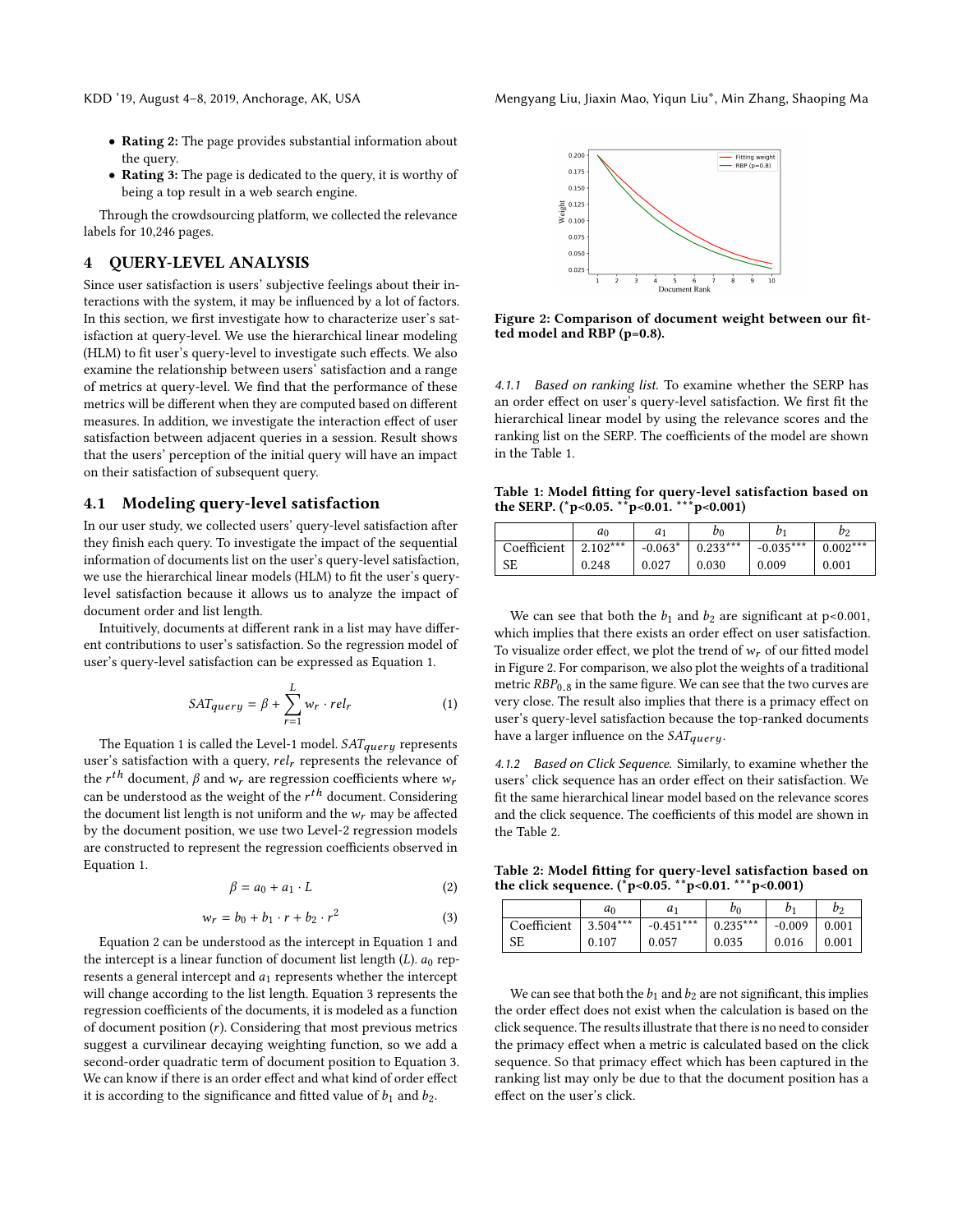| <b>Metrics</b>     | <b>Click Sequence</b> | <b>SERP</b>                    |       |           |
|--------------------|-----------------------|--------------------------------|-------|-----------|
|                    |                       | Usefulness DwellTime Relevance |       | Relevance |
| CG                 | 0.536                 | 0.269                          | 0.279 | 0.347     |
| DCG                | 0.684                 | 0.310                          | 0.351 | 0.376     |
| RBP <sub>0.8</sub> | 0.668                 | 0.297                          | 0.331 | 0.381     |
| ERR                | 0.689                 | 0.312                          | 0.364 | 0.199     |
| Min                | 0.631                 | 0.292                          | 0.343 | 0.176     |
| Mean               | 0.824                 | 0.357                          | 0.439 | 0.362     |
| Max                | 0.818                 | 0.344                          | 0.419 | 0.308     |
|                    |                       |                                |       |           |

<span id="page-4-2"></span>Table 3: Correlation of different metrics with query-level satisfaction (All correlations are significant at  $p \le 0.001$ ).

## 4.2 Correlation with query-level metrics

As mentioned in Section 3, we obtained the user's usefulness feedback and the click dwell time of each clicked document. We also obtained the query-document relevance annotation of all documents through the crowdsourcing platform. In this section, we investigate the relationship between users' query-level satisfaction and metrics based on these three measures (use fulness, dwell time, relevance).

We calculated seven query-level metrics (CG, DCG, RBP, ERR, Min, Mean, Max) based on these three measures. As shown in Equa-tion[\(4\)](#page-4-0)-[\(8\)](#page-4-1),  $DL = (d_1, d_2, ..., d_{|DL|})$  represents the document list in which such a lower d is the measure as seen which each element  $d_r$  is the  $r^{th}$  document,  $s_r$  is the measure score<br>of degrad we use  $(2^{s_r}-1)$  to represent the gain of it. Considering of  $d_r$  and we use  $(2^{sr} - 1)$  to represent the gain of it. Considering that the scale of other measures is from 0 to 3 except for dwell time that the scale of other measures is from 0 to 3 except for dwell time, to adapt to the calculation of the these evaluation metrics, we take the logarithm of dwell time and then map it to the interval of [0,3] according to the max-min method. We also use another mapping method which makes the distribution of dwell time the same with the distribution of usefulness. Since the results obtained by the two mappings are almost the same, we only report the results of the first mapping method.

<span id="page-4-0"></span>
$$
CG = \sum_{r=1}^{|DL|} gain(d_r) = \sum_{r=1}^{|DL|} 2^{s_r} - 1
$$
 (4)

$$
DCG = \sum_{r=1}^{|DL|} \frac{gain(d_r)}{log_2(r+1)} = \sum_{r=1}^{|DL|} \frac{2^{s_r} - 1}{log_2(r+1)}
$$
(5)

$$
RBP = (1-p) \sum_{r=1}^{|DL|} gain(d_r) \cdot p^{r-1} = (1-p) \sum_{r=1}^{|DL|} (2^{s_r} - 1) \cdot p^{r-1}
$$
 (6)

$$
ERR = \sum_{r=1}^{|DL|} \frac{1}{r} \prod_{i=1}^{r-1} (1 - R_i) R_r = \sum_{r=1}^{|DL|} \frac{1}{r} \prod_{i=1}^{r-1} (1 - \frac{2^{s_i} - 1}{2^3}) \frac{2^{s_i} - 1}{2^3} (7)
$$

<span id="page-4-1"></span>
$$
Min/Mean/Max = (min/mean/max)(u_1, u_2, ..., u_{|DL|})
$$
 (8)

The Pearson's correlation coefficient between query satisfaction and these metrics are shown in Table [3.](#page-4-2) The metrics calculated based on not only the click sequence but also the ranking list on the SERP. All metrics have significant correlations with query satisfaction. Comparing the performance of the same metric under different measures, we can see that the metrics based on usefulness perform the best. Similarly, comparing the seven metrics under the same measure. We can see that the Mean performs the best when the calculation is based on the click sequence while the  $RBP_{0.8}$  performs

the best when the calculation is based on the ranking list. The Mean calculated based on usefulness has the strongest correlation  $(r = 0.824)$  with query satisfaction, which suggests that the mean usefulness of clicked documents can best reflect user's query-level satisfaction. We can also see that the second best alternative metric is different given different conditions. When the calculation is based on the click sequence, the second best metric is Max. Differently, when the calculation is based on the ranking list, the second best metric is DCG.

This result illustrates that the traditional evaluation metrics which are calculated based on the ranking list should have a decaying weighting function, just because the user's click is affected by a primacy effect. This result is consistent with the cascade assumption. However, these metrics have limited ability to reflect user's satisfaction. On the other hand, there is no need to consider the primacy effect if we have known the user's click sequence. At this time, the metric of Mean or Max can better characterize user's satisfaction.

## 4.3 Interaction effect between queries

In the previous section, we have found that the metrics calculated based on users' explicit feedback have better correlation with their satisfaction. One important reason is that the users' subjective perception is not directly decided by the objective measure because of the context information. Considering that many previous works have investigated the impact between documents, we only focus on the interaction effect at query-level in this work. Specifically, we want to investigate whether the user's satisfaction with the second query will be affected by his/her satisfaction perception of the initial query.

Firstly, we conducted a case analysis. We collected some examples in which the users issued the same query at the second query position. Considering that the usefulness and satisfaction are users' subjective perception of a query. If there is an impact between the queries, then the usefulness and query satisfaction will be affected at the same time. This can be reflected by what we have mentioned in the previous section that the user's usefulness have a strong correlation with satisfaction. Therefore, we try to analyze the influence of satisfaction between adjacent queries based on the relevance of the click sequence. Table [4](#page-5-0) shows two comparison examples, including the initial query and the second query, the satisfaction of the query, and the mean relevance of clicked documents.

In the first example, user A had clicked some relevant documents (*mean relevance*  $= 4.0$ ) in the first query and it was reasonable that he/she felt very satisfied with the query (satisfaction = 5). Although the documents that he/she clicked in the second query were also very relevant (*mean relevance* =  $4.0$ ), his/her satisfaction with the second query is decreased (satisfaction = 4). The documents that user B clicked in the first query were not very relevant (mean  $relevance = 2.6$ ) so that his/she satisfaction with this query was not very high (satisfaction = 3). Differently, the clicked documents in the second query were very relevant (*mean relevance*  $=$  4.0), and he/she is very satisfied with the second query (satisfaction = 5). We can know from this example that the user's satisfaction with the second query may be affected not only by the document relevance of the query but also by his/her satisfaction perception of the initial query. For the same query which is in the second query position, if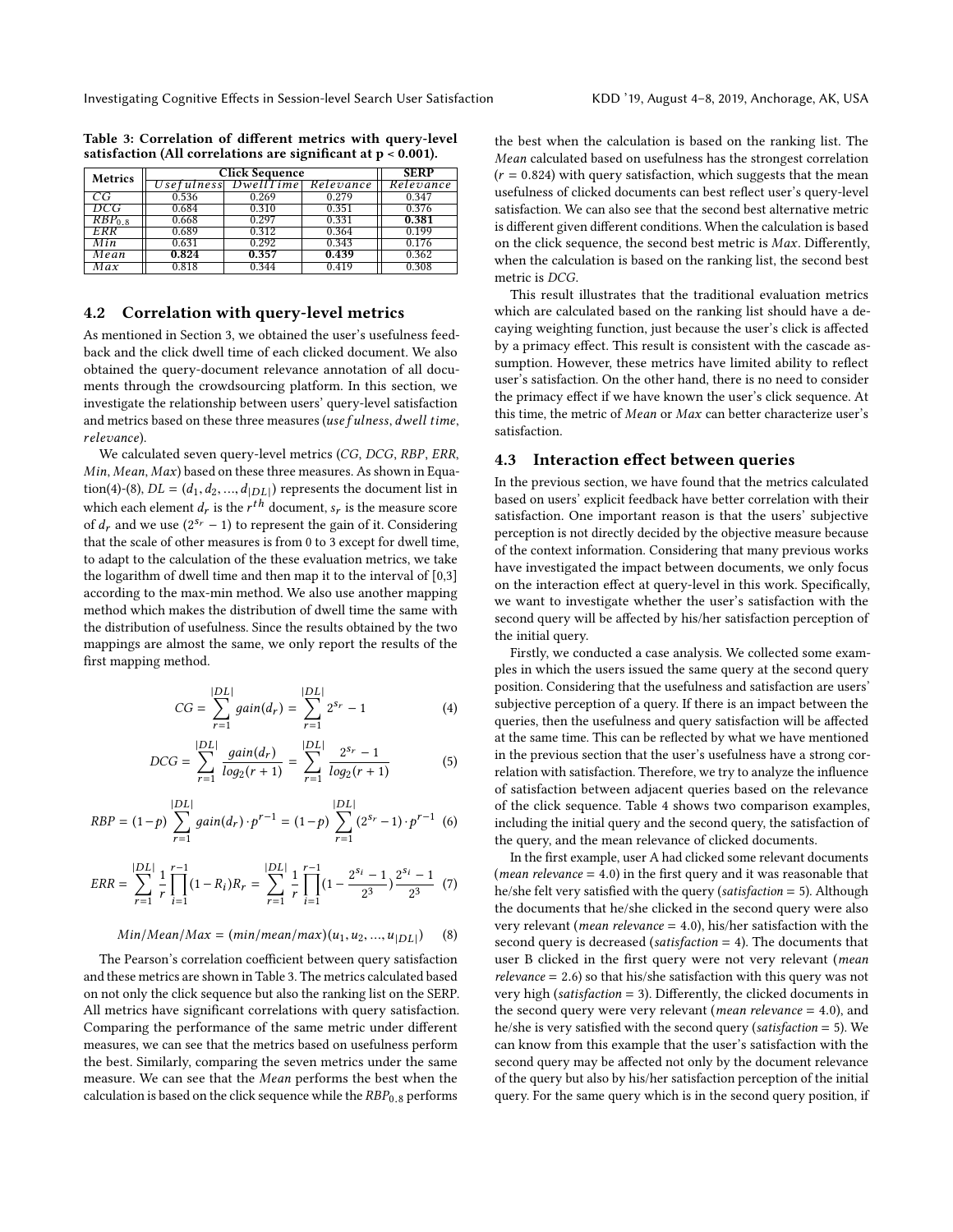<span id="page-5-0"></span>Table 4: Two examples of the comparison of different users' satisfaction perception with the same query at the second query position.

| Example #1 |                                               |                               |              |                |  |  |  |
|------------|-----------------------------------------------|-------------------------------|--------------|----------------|--|--|--|
|            |                                               | Ouerv                         | Satisfaction | Mean Relevance |  |  |  |
| User A     | Initial query                                 | smoking cessation advantage   |              | 4.0            |  |  |  |
|            | Second query                                  | smoking cessation side-effect |              | 4.0            |  |  |  |
| User B     | Initial query                                 | smoking cessation             |              | 2.6            |  |  |  |
|            | smoking cessation side-effect<br>Second query |                               |              | 4.0            |  |  |  |
| Example #2 |                                               |                               |              |                |  |  |  |
|            |                                               | Juery                         | Satisfaction | Mean Relevance |  |  |  |
| User C     | Initial query                                 | google glass                  |              | 3.3            |  |  |  |
|            | Second query                                  | google glass price            |              | 4.0            |  |  |  |
| User D     | Initial query                                 | google glass                  |              | 3.2            |  |  |  |
|            | Second query                                  | google glass price            |              | 3.5            |  |  |  |

the initial query is good enough, the user's satisfaction perception of the second query may decrease; if the initial query is not very satisfying, the user may get higher satisfaction on the second query. These results indicate that users' satisfaction perception may be affected by their expectation on the second query.

For the second example, the initial query and second query submitted by user C and user D are the same, but their clicked documents are not exactly the same. For both of the two users, the mean relevance of clicked documents in the second query is higher than the mean relevance of clicked documents in the initial query. Both users are more satisfied with the second query than the initial one. Comparing the two users in each query we can see that, although the mean relevance of clicked documents of user C is higher than user D (mean relevance: 3.3 vs. 3.2 and 4.0 vs. 3.5), the satisfaction of user C is lower (satisfaction: 3 vs. 4 and 4 vs. 5). It seems that there is a difference in absolute satisfaction between users, but the relative satisfaction perception of users is less affected by user factors. At this time, the satisfaction of users may be more affected by the anchor effect.

Therefore, the user's satisfaction perception of a query may be affected by many factors. Although the user's perception of relative difference in satisfaction between queries is almost consistent. The satisfaction perception criteria of each user may be different and the satisfaction of the initial query in a session will cause an anchor effect or expectation effect on the satisfaction perception of the subsequent query. To investigate which factor has a stronger impact on user's satisfaction perception, we regard it as a regression problem and evaluate the effectiveness of the regression models in terms of the correlations between the model predictions and user's satisfaction. Specifically, we use the query satisfaction and mean relevance of the initial query as features to predict the second query satisfaction and analyze the impact in terms of regression weight. To avoid the user bias that some users prefer to give high scores or low scores, we perform a user-level z-score processing on the user's satisfaction. We perform a 5 fold cross-validation to evaluate the performance of the regression model, the results were shown in Table [5.](#page-5-1)

<span id="page-5-1"></span>Table 5: The regression weight of features and prediction results for different model.

|         | Mean Relevance (O2) | Satisfaction (O1) | PCC   | <b>MSE</b> |
|---------|---------------------|-------------------|-------|------------|
| Model   | 0.445               | -                 | 0.475 | 0.745      |
| Model 2 | 0 411               | 0.226             | 0.530 | 0.692      |

We can see that when we only use the mean relevance of the second query as a feature to predict the satisfaction of the second query, the correlation between the prediction and the user satisfaction is 0.475. If we add the satisfaction of the initial query as a feature to predict the satisfaction of the second query, the corresponding correlation will increase to 0.530. This indicates that the satisfaction of the initial query does have an impact on the satisfaction of the second query. Regarding the specific impact, we can see that the coefficient of mean relevance is 0.411 and the coefficient of satisfaction of the initial query is 0.226. So that the satisfaction of the initial query will have a positive impact on the satisfaction of the second query, which suggests that the satisfaction perception of the second query is mainly affected by the anchor effect of the satisfaction of initial query.

#### 5 SESSION-LEVEL ANALYSIS

In Section 4, we have found that user's query-level satisfaction is affected by some cognitive effects and the cascade assumption is applicable for query-level evaluation in some cases. In this section, we try to investigate what factors will influence a user's session-level satisfaction and whether the cascade assumption is still applicable for session-level evaluation.

#### 5.1 Modeling session-level satisfaction

Intuitively, a user's session satisfaction comes from the contribution of each query (e.g. query satisfaction). So that we again use the hierarchical linear models to fit the users' session-level satisfaction based on their query-level satisfaction. And the corresponding Level-1 model can be expressed as Equation [9.](#page-5-2)

<span id="page-5-2"></span>
$$
SAT_{session} = \beta + \sum_{r=1}^{L} w_r \cdot sat_r
$$
 (9)

 $SAT_{session}$  represents user's satisfaction with a session,  $sat_r$ <br>resents the satisfaction perception of the r<sup>t</sup>h query  $\beta$  and w are represents the satisfaction perception of the  $r^t h$  query, β and  $w_r$  are<br>regression coefficients where  $w_r$  can be understood as the weight regression coefficients where  $w_r$  can be understood as the weight of the  $r^{th}$  query. Considering the session lengths are not uniform,<br> $\beta$  and  $w$  should adapt to the session length (1). Moreover  $w$  may  $\beta$  and  $w_r$  should adapt to the session length (L). Moreover,  $w_r$  may also be affected by the order of a query because of the order effect. So we construct the Level-2 model as expressed in Equation [10](#page-5-3) and Equation [11.](#page-5-4)

<span id="page-5-3"></span>
$$
\beta = a_0 + a_1 \cdot L \tag{10}
$$

<span id="page-5-4"></span>
$$
w_r = b_0 + b_1 \cdot r + b_2 \cdot L \tag{11}
$$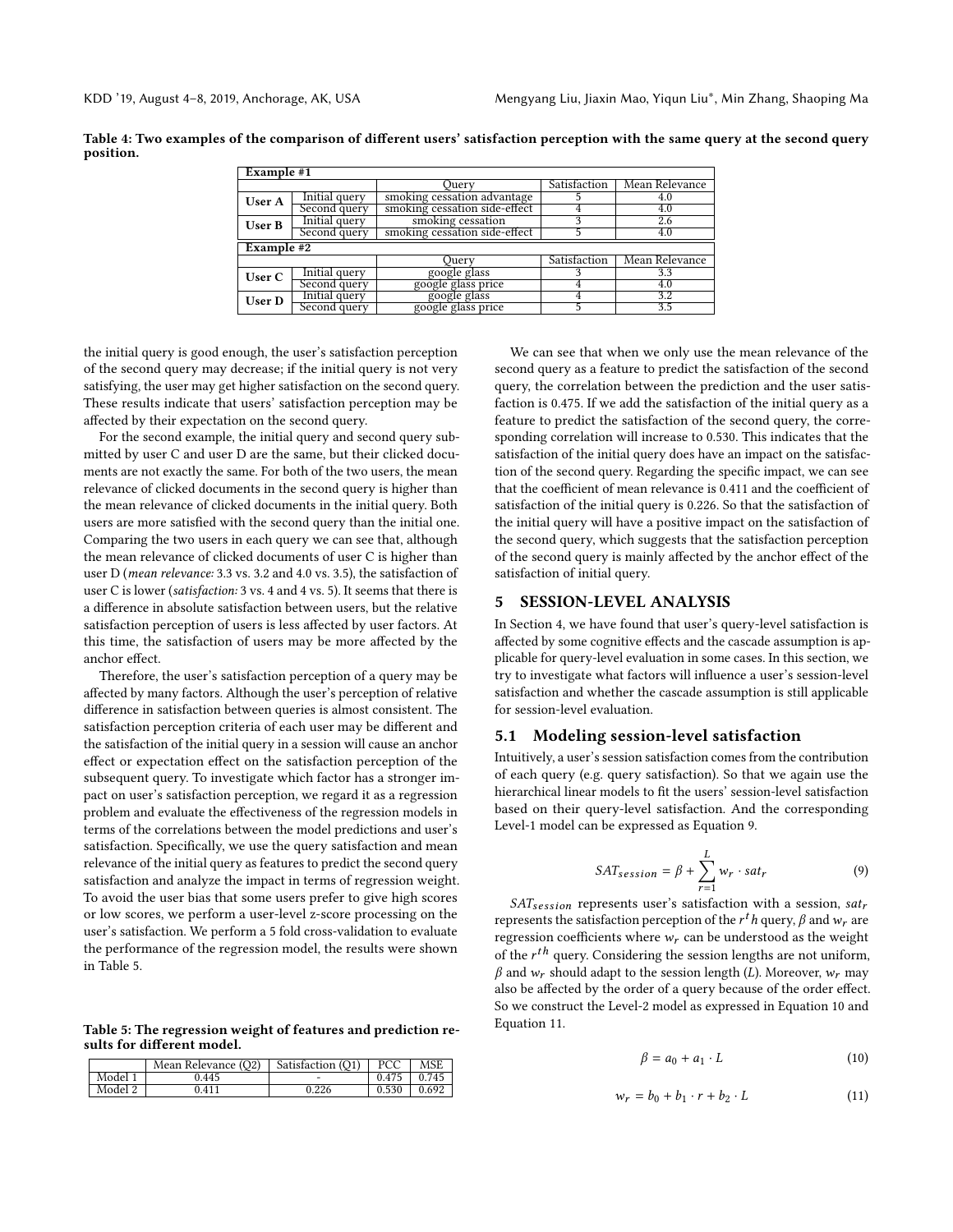Equation [10](#page-5-3) models the  $\beta$  in Equation [9](#page-5-2) as a linear function of session length  $(L)$ . In the equation,  $a_0$  represents a general intercept and  $a_1$  represents whether the intercept will change as the session length changes. Equation [11](#page-5-4) models the regression coefficients of the queries as a linear function of session length  $(L)$  and query order (*r*). The significance test of the  $b_1$  can reflect whether there is an order effect. We use the sessions in a different range of session length to fit the model, Table [6](#page-6-0) reports the fitting results.

| Session    |             | a <sub>0</sub> | $a_1$       | $b_0$      |            | b2          |
|------------|-------------|----------------|-------------|------------|------------|-------------|
| $L \leq 3$ | RC          | $3.108***$     | $-0.790***$ | $0.403***$ | $0.236***$ | $-0.196***$ |
|            | SE          | 0.273          | 0.128       | 0.054      | 0.034      | 0.025       |
| $L \leq 4$ | $_{\rm RC}$ | $3.861***$     | $-0.935***$ | $0.222***$ | $0.194***$ | $-0.112***$ |
|            | SE          | 0.195          | 0.088       | 0.032      | 0.023      | 0.016       |
| $L \leq 5$ | RC          | $3.938***$     | $-0.785***$ | $0.204***$ | $0.100***$ | $-0.056***$ |
|            | SE          | 0.164          | 0.068       | 0.025      | 0.017      | 0.010       |
| All        | $_{\rm RC}$ | $4.050***$     | $-0.560***$ | $0.149***$ | $0.034***$ | $-0.017***$ |
|            | SE          | 0.113          | 0.039       | 0.013      | 0.008      | 0.004       |

<span id="page-6-0"></span>Table 6: Model fitting for session-level satisfaction based on query satisfaction. (\*p<0.05. \*\*p<0.01. \*\*\*p<0.001)

We can see from Table [6](#page-6-0) that all the fitting coefficients are significant. This indicates that we have constructed an effective model to capture the user's session satisfaction. We can see that  $b_1$  is a positive number, this means that the recent query has a higher  $w_r$ in a session. So that the user's session satisfaction is affected by the recency effect of query level satisfaction.  $b_2$  is a positive number indicating that  $w_r$  will decrease as the session length increases, this implies that it is necessary to normalize the  $w_r$ . This result indicates that the user's attention is increasing during a session so that the cascade assumption is not suitable for characterizing session-level satisfaction.

#### 5.2 Correlation with session-level metrics

In the last section, we find that the users' query satisfaction has a recency effect on their session satisfaction. However, this result conflicts with existing session-level metrics which usually have a decaying weighting function which emphasize the primacy effect. Therefore, we would like to investigate which kind of metric can better characterize session satisfaction when the calculation is based on different measures (usefulness, dwell time or relevance) and sequences (click sequence or SERP).

As shown in Table [7,](#page-6-1) we investigate the following five types of weighting functions which emphasize different ordering effect to weight query-level measures:

- Decreasing weight: the earlier queries have higher weight.
- Increasing weight: the later queries have higher weight.
- Equal weight: all queries have the same weight.
- Middle low: the earlier and later queries have higher weight.
- Middle high: the middle queries have higher weight.

The session metrics can be calculated with Equation[\(12\)](#page-6-2) in which  $s_i$  represents the  $i^{\text{th}}$  query metric score. The metric is normalized<br>so that it can adapt to different session lengths so that it can adapt to different session lengths.

<span id="page-6-2"></span>
$$
M = \frac{\sum_{r=1}^{N} w_r \cdot s_r}{\sum_{r=1}^{N} w_r} \tag{12}
$$

 $\sum_{r=1}^{N} \frac{w_r}{r}$  Table [8](#page-7-0) shows the Pearson's correlation coefficient between users' session satisfaction and session-level metrics consisting of

<span id="page-6-1"></span>

| Table 7: The query's weight at the $r^{th}$ query position of dif- |  |
|--------------------------------------------------------------------|--|
| ferent session weighting functions $(N)$ is the query number       |  |
| of a session).                                                     |  |

| <b>Metrics</b>    | $w_r(0 < r \le N/2)$ | $w_r(N/2 < r \leq N)$ |
|-------------------|----------------------|-----------------------|
| Decreasing_weight |                      |                       |
| Increasing_weight |                      |                       |
| Equal_weight      |                      |                       |
| Middle low        |                      | $1/(N+1-r)$           |
| Middle high       |                      | $N+1-r$               |
|                   |                      |                       |

different combination of query-level metrics and session weighting function.

The first subtable shows the result of weighting the query-level satisfaction directly using different weighting functions. We can see that the metric with decreasing weights has the lowest correlation coefficient with session satisfaction ( $r = 0.644$ ) while the metric with increasing weight has the strongest correlation  $(r = 0.765)$ . The second subtable shows the result that when the calculation of the query-level metric is based on users' usefulness feedback. We can see that Mean performs the best while CG performs the worst among the seven query-level metrics. Increasing\_weight performs the best while Decreasinд\_weiдht performs the worst among the five session-level weighting function. The metric which combines the Mean of usefulness and an increasing weighting function has the highest correlation with users' session satisfaction ( $r = 0.638$ ). Since usefulness and satisfaction are directly obtained from user's feedback, these results suggest that it is the recency effect but not the primacy effect that has a stronger influence on user's sessionlevel satisfaction perception.

The third and forth subtable shows the result that when the calculation of the query-level metric is based on relevance annotations. We can see that whether the calculation is based on the click sequence or based on the SERP, the Middle\_low performs the best among the five session-level weighting function. As for the best performing query-level metric, Mean performs the best when the calculation is based on click sequence and DCG performs the best when the calculation is based on the SERP. The metric performance based on the click sequences ( $r = 0.319$ ) is slightly higher than the metric performance based on the SERP ( $r = 0.290$ ). This tells us that when designing relevance-based evaluation metrics, we should consider both the primacy effect and recency effect. And if we know the users' click sequence, we can better characterize their session-level satisfaction. Compared with the performance of metric based on usefulness, we see that the performance of metric based on relevance is much lower. This reflects the limitations of relevance measure in characterising user satisfaction, and users' usefulness perception can better reflect their session satisfactions.

The performance when the calculation of metric is based on user's dwell time is shown in the last subtable. The result shows that the session-level metric has a higher correlation with user's session satisfaction when the query-level metric is Min. The metric which combines the Min of dwell time and the Middle\_high weighting function has the highest correlation with users' session satisfaction, however, there is only a weak correlation has been achieved ( $r =$ <sup>0</sup>.214). However, there is not a big difference between these five session weighting functions. Therefore, it is difficult to reflect user's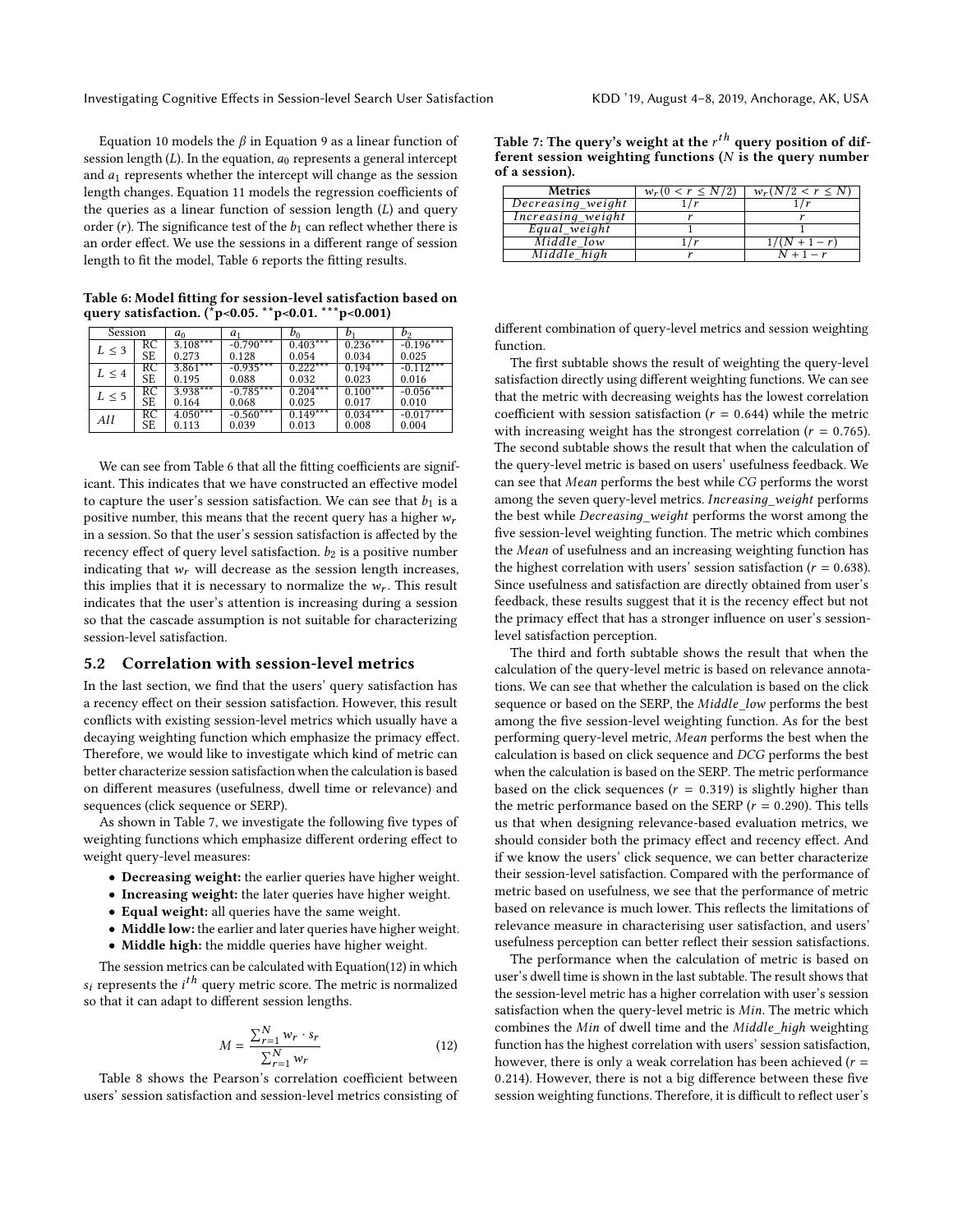| <b>Query-level Metrics</b> |                    | <b>Session Weighting Function</b> |             |             |                |                |  |  |
|----------------------------|--------------------|-----------------------------------|-------------|-------------|----------------|----------------|--|--|
|                            |                    | Middle low                        | Middle high | $Equal_{w}$ | $Decreasing_w$ | $Increasing_w$ |  |  |
| <b>Ouery Satisfaction</b>  |                    | 0.732                             | 0.696       | 0.724       | 0.644          | 0.765          |  |  |
|                            | CG                 | 0.331                             | 0.333       | 0.336       | 0.313          | 0.344          |  |  |
|                            | DCG                | 0.452                             | 0.446       | 0.454       | 0.420          | 0.468          |  |  |
| <b>Usefulness</b>          | RBP <sub>0.8</sub> | 0.444                             | 0.438       | 0.445       | 0.415          | 0.456          |  |  |
| <b>Based</b>               | ERR                | 0.468                             | 0.450       | 0.467       | 0.431          | 0.472          |  |  |
|                            | Min                | 0.487                             | 0.480       | 0.494       | 0.454          | 0.497          |  |  |
|                            | Mean               | 0.614                             | 0.596       | 0.617       | 0.551          | 0.638          |  |  |
|                            | Max                | 0.532                             | 0.513       | 0.532       | 0.463          | 0.560          |  |  |
|                            | CG                 | 0.113                             | 0.092       | 0.104       | 0.121          | 0.090          |  |  |
|                            | DCG                | 0.173                             | 0.152       | 0.165       | 0.173          | 0.154          |  |  |
| Relevance                  | $RBP_{0.8}$        | 0.156                             | 0.135       | 0.147       | 0.158          | 0.136          |  |  |
| <b>Based (Click)</b>       | ERR                | 0.222                             | 0.207       | 0.218       | 0.210          | 0.210          |  |  |
|                            | Min                | 0.311                             | 0.289       | 0.307       | 0.285          | 0.302          |  |  |
|                            | Mean               | 0.319                             | 0.285       | 0.309       | 0.281          | 0.314          |  |  |
|                            | Max                | 0.247                             | 0.205       | 0.232       | 0.212          | 0.240          |  |  |
|                            | CG                 | 0.289                             | 0.250       | 0.276       | 0.277          | 0.264          |  |  |
|                            | DCG                | 0.290                             | 0.254       | 0.277       | 0.278          | 0.266          |  |  |
| Relevance                  | RBP <sub>0.8</sub> | 0.284                             | 0.248       | 0.270       | 0.273          | 0.260          |  |  |
| <b>Based (SERP)</b>        | ERR                | 0.135                             | 0.133       | 0.133       | 0.132          | 0.125          |  |  |
|                            | Min                | 0.124                             | 0.123       | 0.126       | 0.129          | 0.114          |  |  |
|                            | Mean               | 0.263                             | 0.213       | 0.243       | 0.235          | 0.247          |  |  |
|                            | Max                | 0.138                             | 0.118       | 0.122       | 0.114          | 0.155          |  |  |
|                            | CG                 | 0.049                             | 0.074       | 0.062       | 0.057          | 0.059          |  |  |
|                            | DCG                | 0.072                             | 0.101       | 0.088       | 0.077          | 0.088          |  |  |
| <b>Dwell Time</b>          | $RBP_{0.8}$        | 0.080                             | 0.104       | 0.093       | 0.081          | 0.094          |  |  |
| <b>Based</b>               | ERR                | 0.063                             | 0.083       | 0.074       | 0.068          | 0.073          |  |  |
|                            | Min                | 0.202                             | 0.214       | 0.212       | 0.201          | 0.207          |  |  |
|                            | Mean               | 0.173                             | 0.197       | 0.189       | 0.172          | 0.187          |  |  |
|                            | Max                | 0.092                             | 0.126       | 0.112       | 0.094          | 0.115          |  |  |
|                            |                    |                                   |             |             |                |                |  |  |

<span id="page-7-0"></span>Table 8: Correlation of different combination of query-level metrics and session weighting functions with session-level satisfaction. The darker shadings indicate the strongest correlation under specific measures.

session-level satisfaction by using dwell time with our proposed method.

#### 6 A FRAMEWORK FOR SESSION-LEVEL METRICS

In the previous sections, we have presented that user's query-level and session-level satisfaction are affected by different cognitive effects. In this section, we try to propose a two-step framework to capture user's session-level satisfaction based on these findings. The first step is to estimate query-level satisfaction and the second step is to estimate session-level satisfaction based on the query-level satisfaction estimation.

<span id="page-7-1"></span>
$$
\begin{cases}\nM_{q_1} = g_p(l_1) \\
M_{q_n} = g_p(l_n) + g_e(l_n, l_1) + g_a(M_{q_1})\n\end{cases}
$$
\n(13)

As shown in Equation [13,](#page-7-1)  $M_{q_n}$  represents the metric score of the  $h$ represents the contribution of the result list  $(l_n)$  of the current query<br>in which we should consider the primacy effect. The a  $(l_n)$  is a  $n^{th}$  query, it comes from the contribution of three parts. The  $q_p(l_n)$ in which we should consider the primacy effect. The  $g_e(l_n, l_1)$  is a function of the result list of the initial query and the current query, it represents the contribution of expectation effect. The  $g_a(M_{q_1})$  is<br>affected by the user's satisfaction perception of the initial query if affected by the user's satisfaction perception of the initial query, it represents the contribution of the anchoring effect. Existing querylevel metrics only consider the primacy effect so that they only include the first part  $g_p(l_n)$ . But when evaluating a query in a session, we need to consider the interaction effect since the queries are not independent. We have mentioned in Section 4.3 that we can better characterize the query satisfaction if considering the anchoring effect and the expectation effect. However, due to the limited space of this paper, we only focus on how to design a sessionlevel metric based on the query-level metrics, the investigation of

<span id="page-7-4"></span>

|  | metrics under different $\lambda$ . | Table 9: The correlation of user satisfaction with evaluation |  |  |
|--|-------------------------------------|---------------------------------------------------------------|--|--|
|  |                                     |                                                               |  |  |

|  | $0.2$   $0.3$   $0.4$   $0.5$   $0.6$   $0.7$ |  |  |
|--|-----------------------------------------------|--|--|
|  |                                               |  |  |

designing better query-level metrics is left to future work.

<span id="page-7-2"></span>
$$
\begin{cases} M_{s_1} = M_{q_1} \\ M_{s_n} = (1 - w_n) \cdot M_{s_{n-1}} + w_n \cdot M_{q_n} \end{cases}
$$
 (14)

Equation [14](#page-7-2) shows the method of obtaining the session-level evaluation metric, which is calculated based on the result of the query-level metrics.  $M_{s_n}$  represents the session metric score of the previous *n* query is previous n queries in the session, the contribution of each query is controlled by the parameter  $w_n$ . This kind of form ensures that the metric is normalized. To verify the validity of the framework, we directly use the query satisfaction feedback from the user as the score of the query metrics and use the following function for  $w_n$ .

<span id="page-7-3"></span>
$$
w_n = \frac{1}{n^{\lambda}} \tag{15}
$$

As shown in Equation [15,](#page-7-3)  $w_n$  is simply chosen as a function of *n* this paper. In the future work, more complex functions, such as in this paper. In the future work, more complex functions, such as the function that considers the gain and cost of the search, can be used to model  $w_n$ . When  $\lambda$  is equal to 1, the weight of all queries is the same. When  $\lambda$  is larger than 1, the weight of the subsequent query will become smaller. So the metric will emphasize the primacy effect. When  $\lambda$  is less than 1, the weight of the subsequent query will be larger which emphasizes the recency effect. When  $\lambda$  is equal to 0, only the last query contributes to the session metric.

In the previous section, we have found that the user's sessionlevel satisfaction is affected by the recency effect, so  $\lambda$  should be